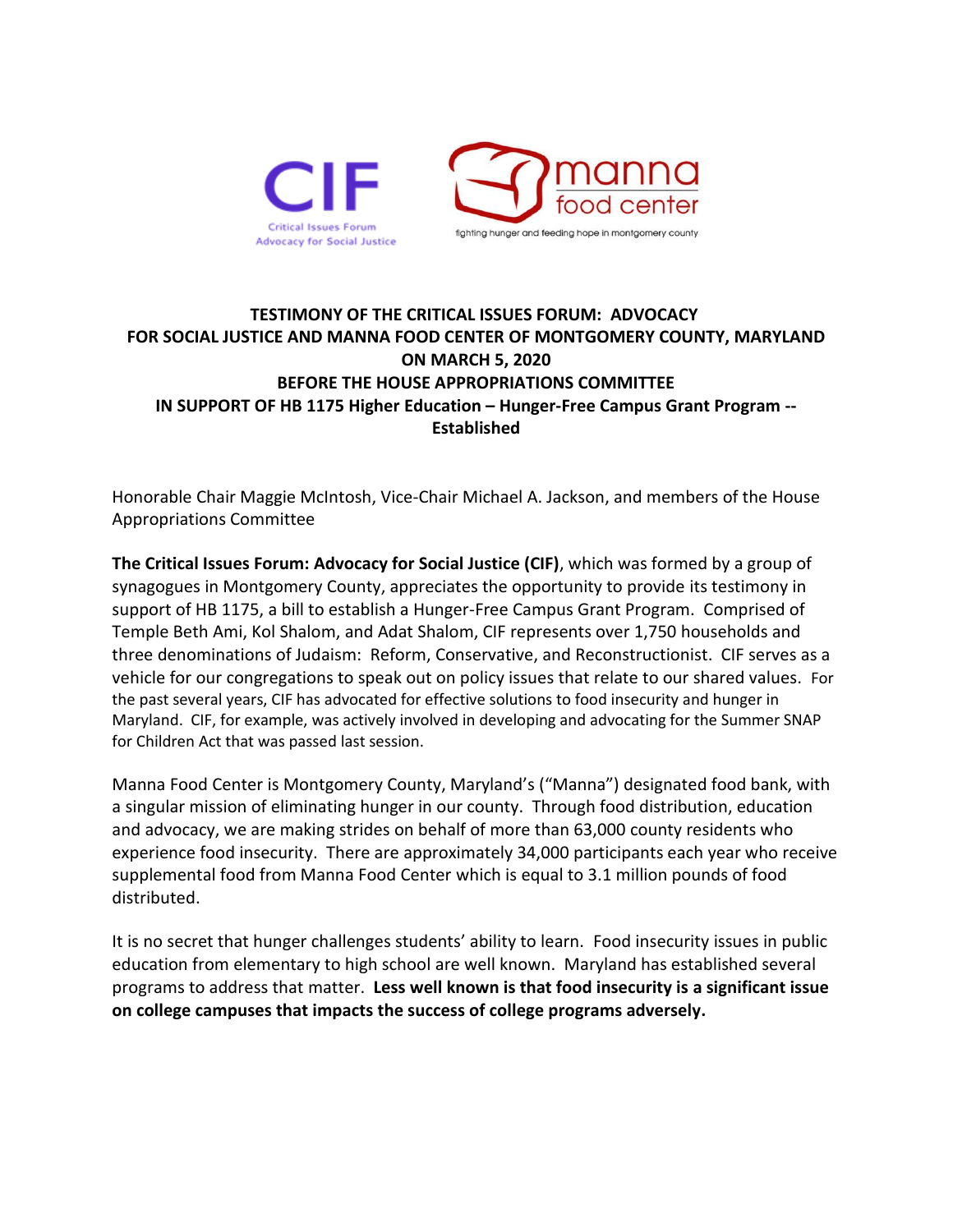In a recent nationwide survey sent to 1.5 million students at 123 colleges and universities, it was estimated, based on nearly 86,000 responses, that 48 percent of community college students and 41 percent of four-year university students are food insecure.<sup>1</sup> Other studies estimate college food insecurity from a low of 9 percent to more than 50 percent.<sup>2</sup> Within the State of Maryland, a study at the University of Maryland found food insecurity a pervasive

**concern** demonstrating adverse effects on academic performance and self-reported physical

reported marginal food security levels.

- and mental health.<sup>3</sup> Findings included: • About 20% of UMD students surveyed were food insecure at some point in the 12 months preceding the survey, with 13% experiencing low levels of food security and 7% experiencing very low levels of food security. An additional 21% of the respondents
	- Food insecurity has pervasive impacts on student wellbeing, academic performance, and professional/career development. Food insecure students reported poorer general health and experienced higher levels of depression, anxiety, distress, anger, and loneliness than their peers. On average, compared to their counterparts, food-insecure students had lower GPAs and were more likely to withdraw from the university before completing their degrees.
	- Some food insecure students also reported concerns over self-image, causing them to feel like a "failure at adulthood." Additionally, food-insecure students reported missing out on professional and social development opportunities (e.g., unpaid internships) that may benefit their future career pursuits.
	- Food insecurity disproportionately affects certain college students. First-generation college students, racial/ethnic minority students, international students, those with an immigrant background, transfer students, those who identified as transgender/gender non-conforming, students with a disability, students who were divorced/separated/widowed, and those from lower socioeconomic (SES) backgrounds, as well as students who worked longer hours and were financially independent, were at greater risk of being food insecure than their peers.
	- Budget shortages, lack of access to a vehicle or reliable transit to the grocery store, knowledge and perceptions about using food assistance services, and dietary needs served as additional barriers to food access.

<sup>&</sup>lt;sup>1</sup> College and University Basic Needs Insecurity: A National Real College Report, April 2019: [https://hope4college.com/wp-content/uploads/2019/04/HOPE\\_realcollege\\_National\\_report\\_digital.pdf](https://hope4college.com/wp-content/uploads/2019/04/HOPE_realcollege_National_report_digital.pdf)

<sup>2</sup> [https://www.insidehighered.com/news/2019/04/30/new-research-finds-discrepancies-estimates-food](https://www.insidehighered.com/news/2019/04/30/new-research-finds-discrepancies-estimates-food-insecurity-among-college-students)[insecurity-among-college-students](https://www.insidehighered.com/news/2019/04/30/new-research-finds-discrepancies-estimates-food-insecurity-among-college-students)

<sup>&</sup>lt;sup>3</sup> [https://studentaffairs.umd.edu/sites/studentaffairs.umd.edu/files/food\\_access\\_student\\_well](https://studentaffairs.umd.edu/sites/studentaffairs.umd.edu/files/food_access_student_well-being_study_report_september2019.pdf)[being\\_study\\_report\\_september2019.pdf](https://studentaffairs.umd.edu/sites/studentaffairs.umd.edu/files/food_access_student_well-being_study_report_september2019.pdf)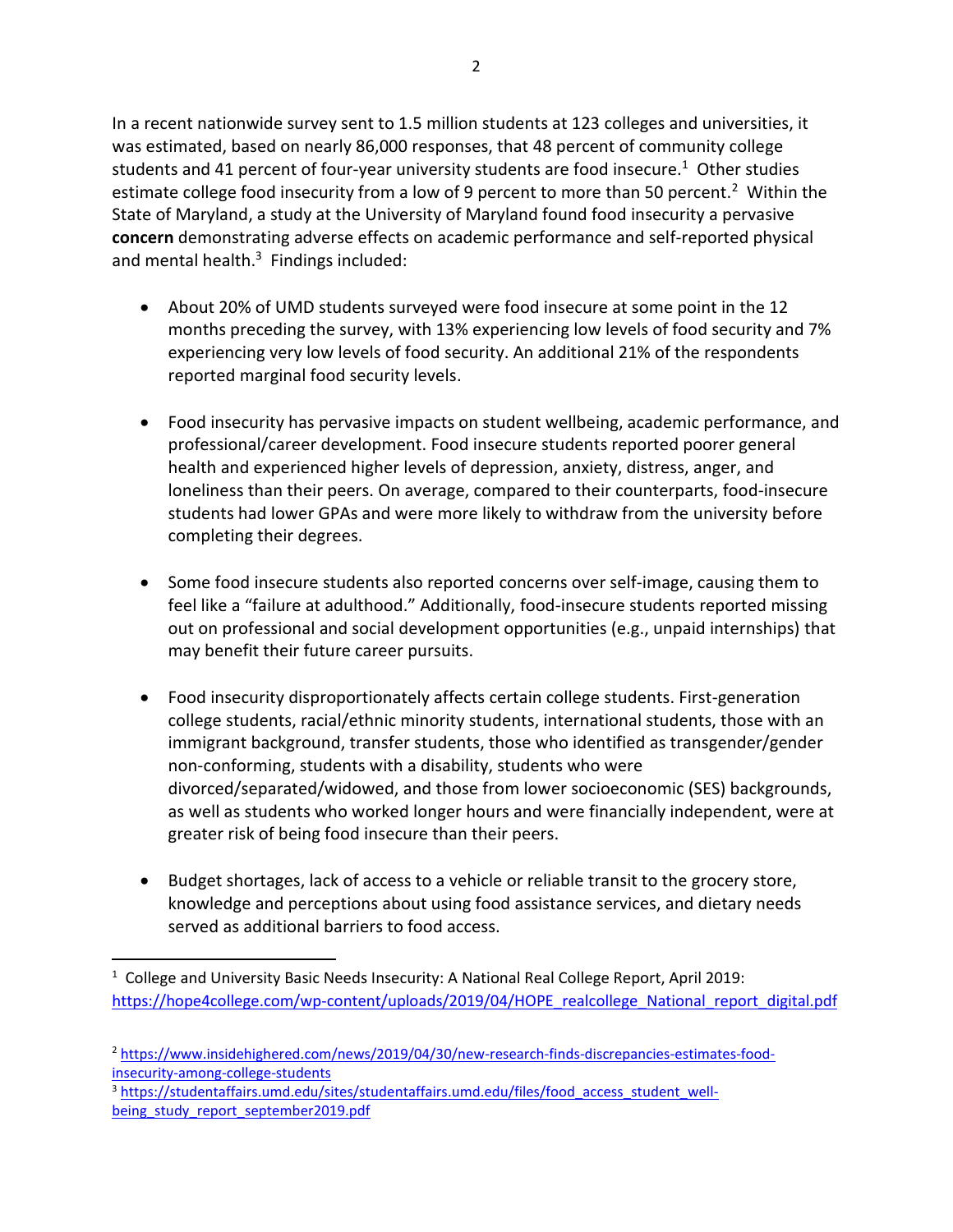• Food security levels are variable and can change rapidly for students who lack reliable financial resources.

This is a real issue for Maryland colleges. We have had firsthand exeperince in Montgomery County as there are Montgomery College students who come to Manna to combat their food insecurity issues.

There are Federal programs that some college students can take advantage of to address food security issues. The Government Accountability Office recently issued a report noting failures of many colleges and states to inform students of programs like SNAP that they may be eligible to utilize.<sup>4</sup> GAO found that some states reported that they are taking steps to help students access SNAP by conducting outreach to colleges and developing guidance. Yet GAO reported that 9 of the 14 college officials said that they were unfamiliar with or did not fully understand SNAP's student eligibility rules. GAO concluded that clarification of SNAP student eligibility rules and enhanced information sharing could help ensure that potentially eligible college students can access federal food assistance programs.

## **HB 1175, by establishing for Maryland a Hunger-Free Campus Grant Program, will help address this pervasive food insecurity issue at our State public two and four-year college institutions.** This program will:

(1) address student hunger;

(2) leverage more sustainable solutions to address basic food needs on public campuses; (3) raise awareness of services currently offered on public campuses that address basic food needs; and

(4) build strategic partnerships at the local, state, and national levels to address food insecurity among students.

HB 1175 provides grant funds of \$310,000 to be distributed to eligible colleges by the Maryland Higher Education Commission, the agency responsible for administering this program**. This amount of grant is a small down-payment to help ensure that our students can effectively utilize Maryland's public college and university programs.**

To be eligible for a grant, the school must take specified actionable steps to address hunger on their own campuses including affirmatively, but not limited to, informing students (including students in federal work-study programs) about SNAP availability (Maryland Food Supplement Program), having at least one food pantry on campus, and conducting a standardized annual student survey on hunger. HB 1175 has a reporting requirement by the Maryland Higher Education Commission to report the number and amounts of grants awarded, the impact of the

<sup>&</sup>lt;sup>4</sup> GAO report 19-95, FOOD INSECURITY: Better Information Could Help Eligible College Students Access Federal Food Assistance Benefits, Dec 2018.